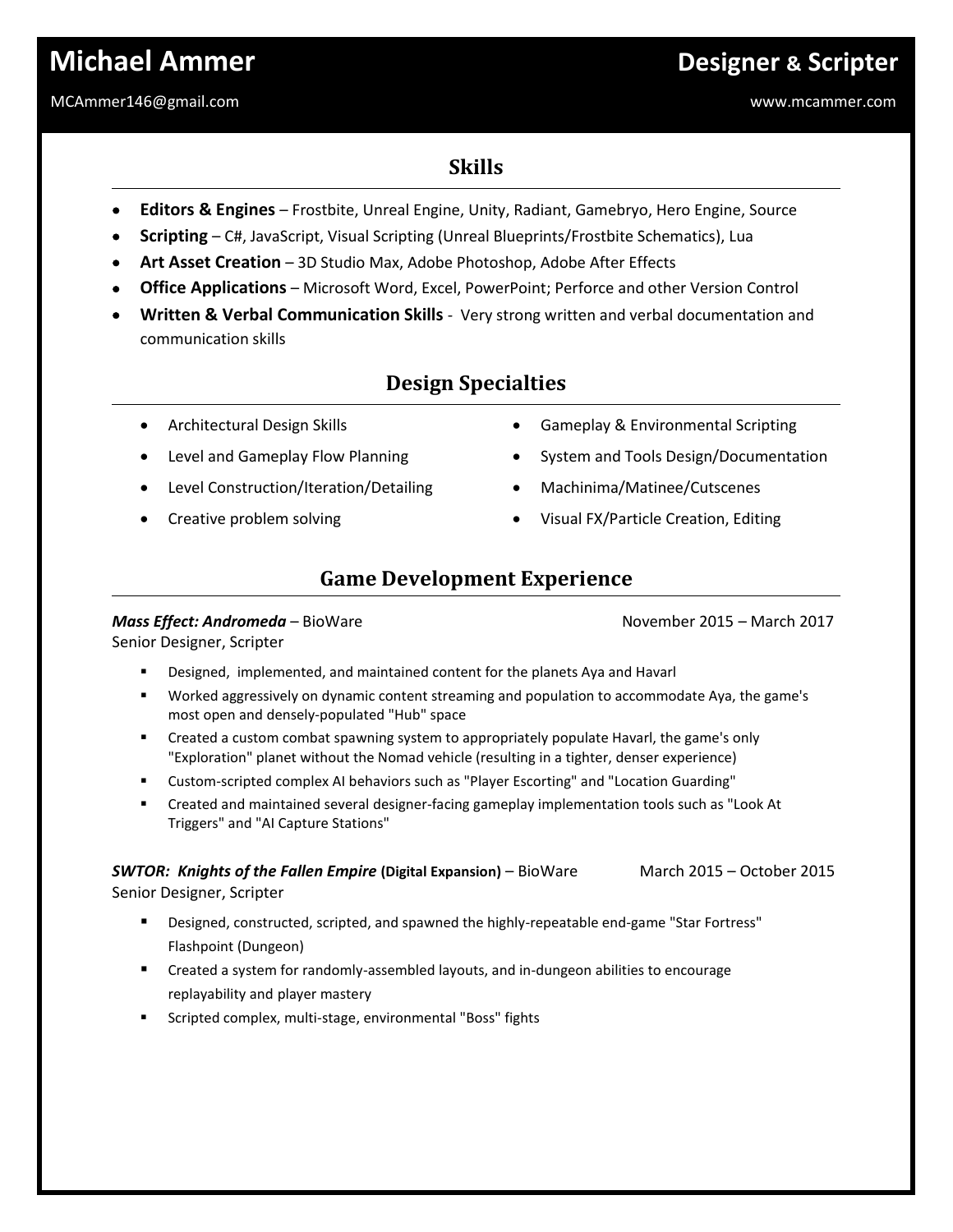# **Michael Ammer Designer & Scripter**

#### MCAmmer146@gmail.com www.mcammer.com

## **Game Development Experience (cont.)**

#### **Shadow Realms (Unreleased)** – BioWare **Manual Construction May 2013** – February 2015

Senior Designer, Scripter

- Designed, constructed, scripted, and spawned branching multiplayer gameplay levels
- Constructed, scripted, and maintained core gameplay objects such as Doors, Checkpoints and Traps
- Worked directly with Engineering to design, document, and implement gameplay systems and their respective Designer-facing creation tools, including:
	- o Level/Match Manager System o Prefab State Machine System
	- o Quest System o Interaction System
	- o Encounter Spawning System
- Planned, paced, scripted, and created VFX for the game's in-engine announcement trailer

### **SWTOR: Rise of the Hutt Cartel (Digital Expansion)** – BioWare March 2012 – April 2013

World Designer, Scripter

- Worked with Engineering to design, document, and implement the Macrobinocular and Seeker Droid content-delivery systems
- **•** Designed and implemented critical-path quest lines for Macrobinocular and Seeker Droid systems
- Designed and scripted new environmental puzzle-heavy dungeons, and multi-stage "Boss" fights for use in Macrobinocular and

Seeker Droid quest lines

 Scripted, spawned, and created unique VFX for multi-stage puzzle "Boss" fights during Macrobinocular and Seeker Droid quest lines

#### **Star Wars: The Old Republic** – BioWare **July 2009 – February 2012**

World Designer, Scripter

- Responsible for scripting all Quest Content on the planet Alderaan
- Designed, scripted, and spawned dynamic/puzzle "Boss" fights for Quests
- Designed and implemented Staged Bonus and Area Quest systems
- **Designed and scripted the "Matrix Cube" assembly sequences for the Datacron system**
- **•** Designed, prototyped, and implemented the NPC-Mounted Turret system
- Worked as the liaison between the Design and VFX departments to create, communicate, and maintain many of the scripted VFX in the game

#### *Various Projects* – Last Bastion Games

Game Artist, Designer

- Worked in conjunction with a programmer to create small, Unity-based, web-distributed games
- Designed and balanced game systems and rules
- Used 3ds Max and Photoshop to model, texture, rig, and animate low-poly assets for 3D web games

January 2007 – July 2008

- 
- o Level Hazard/Trap System
-